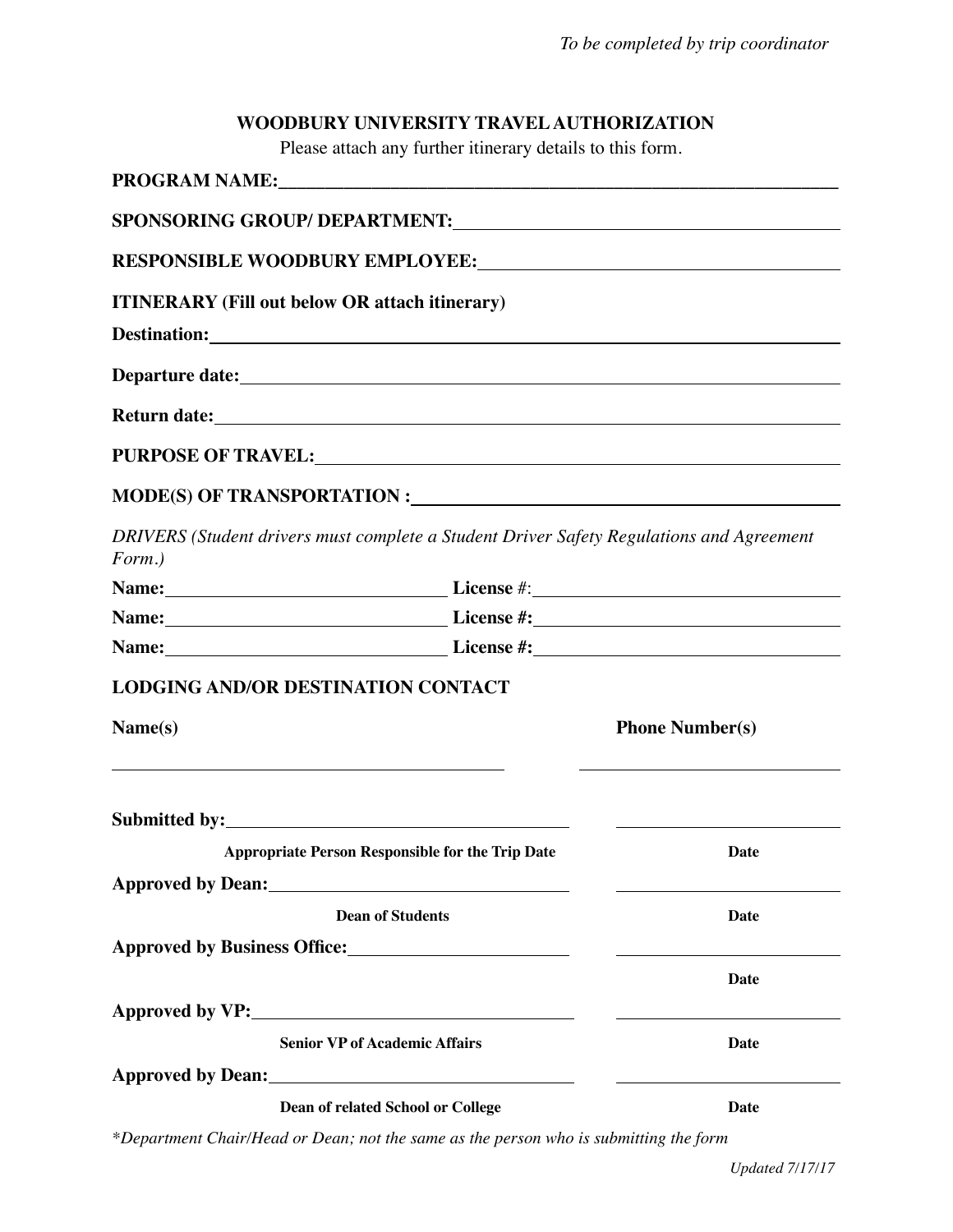*To be completed by trip coordinator* List of Authorized Travelers:

## **Name**

| <b>Student</b> | <b>Faculty/Staff</b> | Other           |
|----------------|----------------------|-----------------|
|                |                      |                 |
|                |                      |                 |
|                |                      |                 |
|                |                      |                 |
|                |                      |                 |
|                |                      |                 |
|                |                      |                 |
|                |                      |                 |
|                |                      |                 |
|                |                      |                 |
|                |                      |                 |
|                |                      |                 |
|                |                      |                 |
|                |                      |                 |
|                |                      |                 |
|                |                      |                 |
|                |                      |                 |
|                |                      |                 |
|                |                      |                 |
|                |                      |                 |
|                |                      |                 |
|                |                      |                 |
|                |                      |                 |
|                |                      |                 |
|                |                      |                 |
|                |                      |                 |
|                |                      |                 |
|                |                      | Updated 7/17/17 |